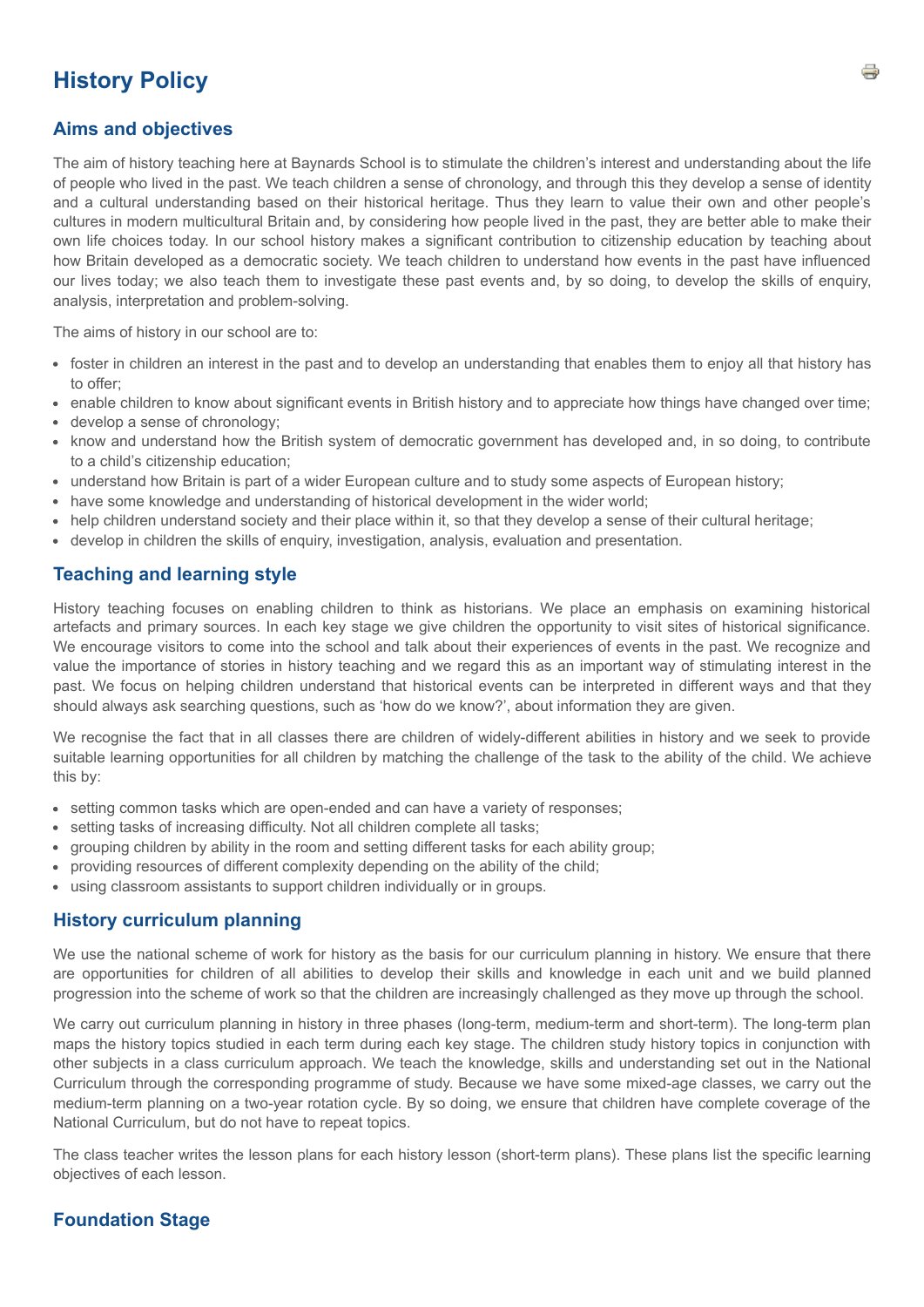We teach history in reception classes as an integral part of the topic work covered during the year. We relate historical aspects of the children's work to the Early Years Goals set out in the Early Years Foundation Stage which underpin the curriculum for children 0 to 5.

History makes a significant contribution to the development of each child's Knowledge and Understanding of the World under the heading 'Time'. We provide activities such as examining photos of themselves at birth and looking for change over time, using stories that introduce sense of time and people from the past, comparing artefacts from different times e.g. Teddies, and making the most opportunities to value chidlren's histories from their own and other cultures.

# **The contribution of history to other subjects**

# **English**

History contributes significantly to the teaching of English in our school by actively promoting the skills of reading, writing, speaking and listening. Some of the texts that we use in Literacy are historical in nature. Children develop oracy through discussing historical questions or presenting their findings to the rest of the class. They develop their writing ability by composing reports and letters and through using writing frames.

## **Mathematics**

History teaching contributes to the teaching of mathematics in a variety of ways. Children learn to use numbers when developing a sense of chronology through doing activities such as time-lines. Children learn to interpret information presented in graphical or diagrammatic form, and analyse.

## **Information and communication technology (ICT)**

We use ICT in history teaching where appropriate and we meet the statutory requirement for children to use ICT as part of their work in history at Key Stage 2. Children use ICT in history to enhance their skills in data handling and in presenting written work, and they research information using the Internet. Children have the opportunity to use the digital camera to record and use photographic images and they communicate with other children in other schools and countries by using email.

# **Personal, social and health education (PSHE) and citizenship**

History contributes significantly to the teaching of personal, social, citizenship and health education. Children develop selfconfidence by having opportunities to explain their views on a number of social questions such as how society should respond to poverty and homelessness. They discover how to be active citizens in a democratic society by learning how laws are made and changed, and they learn how to recognize and challenge stereotypes and to appreciate that racism is a harmful aspect of society. They learn how society is made up of people from different cultures and start to develop tolerance and respect for others.

#### **Spiritual, moral, social and cultural development**

When teaching history, we contribute to the children's spiritual development where possible. We also provide children with the opportunity to discuss moral questions, or what is right and wrong, when studying topics such as child labour in Victorian Britain. Children learn about the role of the church in Tudor times and they find out how British society has changed over time. The history programme of study enables children to understand that Britain's rich cultural heritage can be further enriched by the multi-cultural British society of today.

# **Teaching history to children with special needs**

We teach history to all children, whatever their ability. History forms part of the school's curriculum policy to provide a broad and balanced education to all children. We provide learning opportunities matched to the needs of children with learning difficulties and we take into account the targets set for individual children in their Individual Education Plans  $(IEPs)$ .

#### **Assessment and recording**

We assess children's work in history by making informal judgements as we observe them during each history lesson. On completion of a piece of work, the teacher assesses the work and uses this information to plan for future learning. The